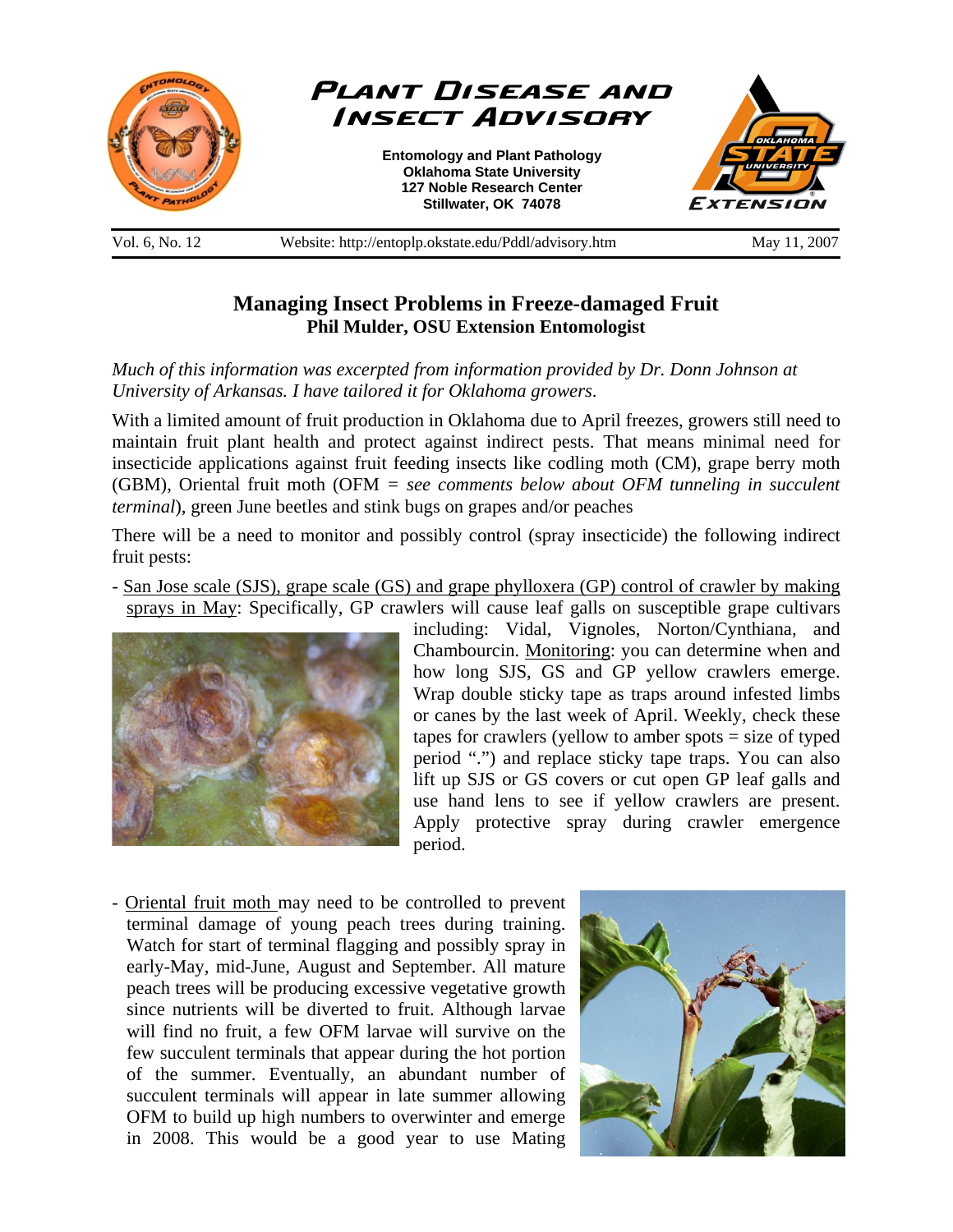disruption starting by mid-May when you place 100 Isomate-M Rosso (Pacific Biocontrol) ropes/acre to disrupt mating of OFM in apples and peaches.

- Greater peachtree borer (trunk drench sprays of Lorsban in May or June)
- Spider mite outbreaks usually occur after an insecticide spray (Pyrethroid or Sevin) or mowing, tilling or herbicide spray of ground cover weeds. Periodically, check 100 leaves from susceptible cultivars for presence of spider mites and spray if greater than 5 mites/leaf or 70% of inspected leaves with mites present.
- Raspberry crown borer (RCB) in brambles: cut off fruited canes at base and check for tunneling (hole in pith) in the cane which indicates attack by RCB. If RCB damage present, drench base of blackberry plants with Capture in late October-early November.
- Rednecked cane borer (RNCB) in blackberries: Check 100 canes for presence of galls (cane swelling) from ground to about 18" up cane. If greater than 5% of canes with galls, then time applications of Pyrellin or Pyganic sprays when RNCB adults appear feeding on primocane leaves in May. It is best to apply these pesticides in the evening after the honey bees have stopped pollinating to minimize bee death.

Oriental fruit moth will lay eggs in April and early May and late August and September (if OFM survive the summer with no soft terminals to feed on). Larvae will tunnel in and kill succulent terminals of peaches causing poor peach tree architecture of young peach trees = protect young trees when you see terminal damage starting.



Spider mites: You could see some spider mites buildup in scale-sprayed trees, 'Delicious' apples (or other mite-susceptible cultivars), and after June weed removal or after herbicide is applied to weed ground cover under peach trees. Be Watching.

Concerning PC, CM and possibly OFM: PC and CM adults or at least their larvae that emerge in March and April will die due to lack of food in orchard and no wild food sources. However, I believe a small portion of the PC, CM and maybe OFM populations will survive because they will not emerge from diapause this spring 2007 but will emerge spring 2008. This is a behavior evolved to deal with the biennial bearing nature of fruit trees.

## **Life after the freeze – pecan pest management concerns can continue Phil Mulder, OSU Extension Entomologist**

\_\_\_\_\_\_\_\_\_\_\_\_\_\_\_\_\_\_\_\_\_\_\_\_\_\_\_\_\_\_\_\_\_\_\_\_\_\_\_\_\_\_\_\_\_\_\_\_\_\_\_\_\_\_\_\_\_\_\_\_\_\_\_\_\_\_\_\_\_\_\_\_\_\_\_\_\_\_

y

Anyone that has grown pecan long enough knows the perils of an early spring and/or early winter, and if they didn't, spring 2007 was a cruel reminder or educator. This was especially true for many Oklahoma pecan producers. Pecans have a unique ability to survive periodic stresses that occur throughout the native range including; pollination drop, casebearer drop, physiological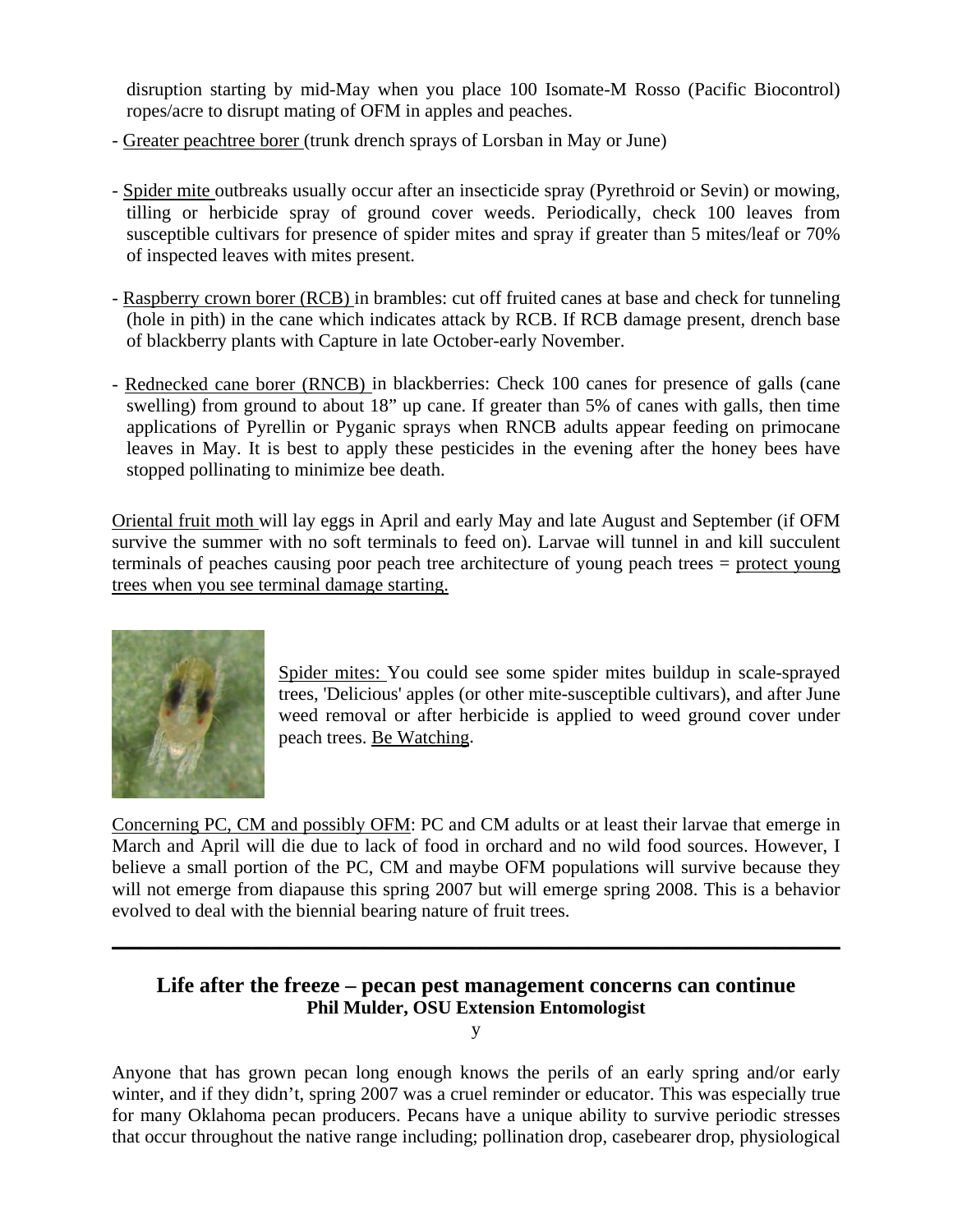drop and water stage drop. This survival ability can contribute to the longevity of pecan trees in the native environment. The extreme drought conditions throughout Oklahoma from fall 2005 and through 2006 have already contributed to quality concerns for many growers during the 2006 production season. Currently, the polar opposite of drought has brought on flood conditions across the Great Plains. With the addition of more than adequate rainfall and a partial crop for many producers, what approach should be taken in managing damaged or fruitless trees in 2007?

First and most importantly, accurately assess the fruit situation. Are the trees producing about a 30% crop, a 10% crop or about a 50% crop? None of these scenarios is very appealing, but making that assessment can help you decide on management priorities during the current growing season. If early catkins, flowers and all primary buds have died, then this means you will likely have no better than a 50% crop. If shoot growth (tip burn) and secondary buds have died you may be fortunate to have salvaged 10% of the crop. With large seeded, improved cultivars that generally require fruit thinning later in the season, a 50-60% crop may not sound bad; however, from a pest management standpoint what do these various scenarios mean to your control tactics? Undoubtedly, there should be little concern for nut feeding pests if only 10% of the crop has survived. The difficulty comes from several decisions and situations. If 50% of the fruit have survived and all surrounding property has very little production, including alternate food sources for wildlife, can you hope to protect the crop long enough to make a profit? These are all very difficult questions to ask when Mother Nature has already decided to take her share up front.

Ultimately, the concern is for overall tree health and long term production. So, with those thoughts in mind, growers with a limited crop should focus their concerns on maintaining **tree structure, foliage and nutrition**. While fruit production may still be an important focus for growers with much to salvage, it may not be the greatest concern for those adversely affected by April freezes. Hopefully, tree structure was maintained throughout the freeze unless heavy accumulations of ice caused limb breakage. Where limb breakage was a significant problem, growers should clean up the existing orchard and be encouraged to gather and burn as much of this material as possible. The destruction of damaged materials is important in reducing harborage for wood boring insects, twig girdlers, pruners and other insects that can take advantage of such sites.

Maintaining adequate leaf material throughout the season and providing adequate fertility for pecans during fruitless periods can pay big dividends during the next growing season. Significant loss of leaf material, before mid-October in Oklahoma can result in appreciable affects on production for the next year. This means not only applying zinc on a normal schedule, to provide for this years growth, but protecting leaves from defoliation by insects and diseases. It seems difficult to make the decision to protect an unproductive tree, but growers have to be sensitive to their long range plans and the trees' long term health.

While pecan nut casebearer may not be worthy of control efforts on a 10% crop, letting fall webworms, walnut datana or pecan scab have the foliage from June through September can leave you with a partial crop for next year. Early protection of tender leaves from diseases such as pecan scab or powdery mildew can also help retain foliage. Therefore, plowing or harrowing under infected leaf material in an unproductive year, may represent a good partial approach for disease management. Similarly, protecting foliage from a late flush of aphids can prevent premature leaf drop, which can have a profound effect on next year's production. Growers with 30-50% production should not allow pecan weevils to ravage the light crop this year; since their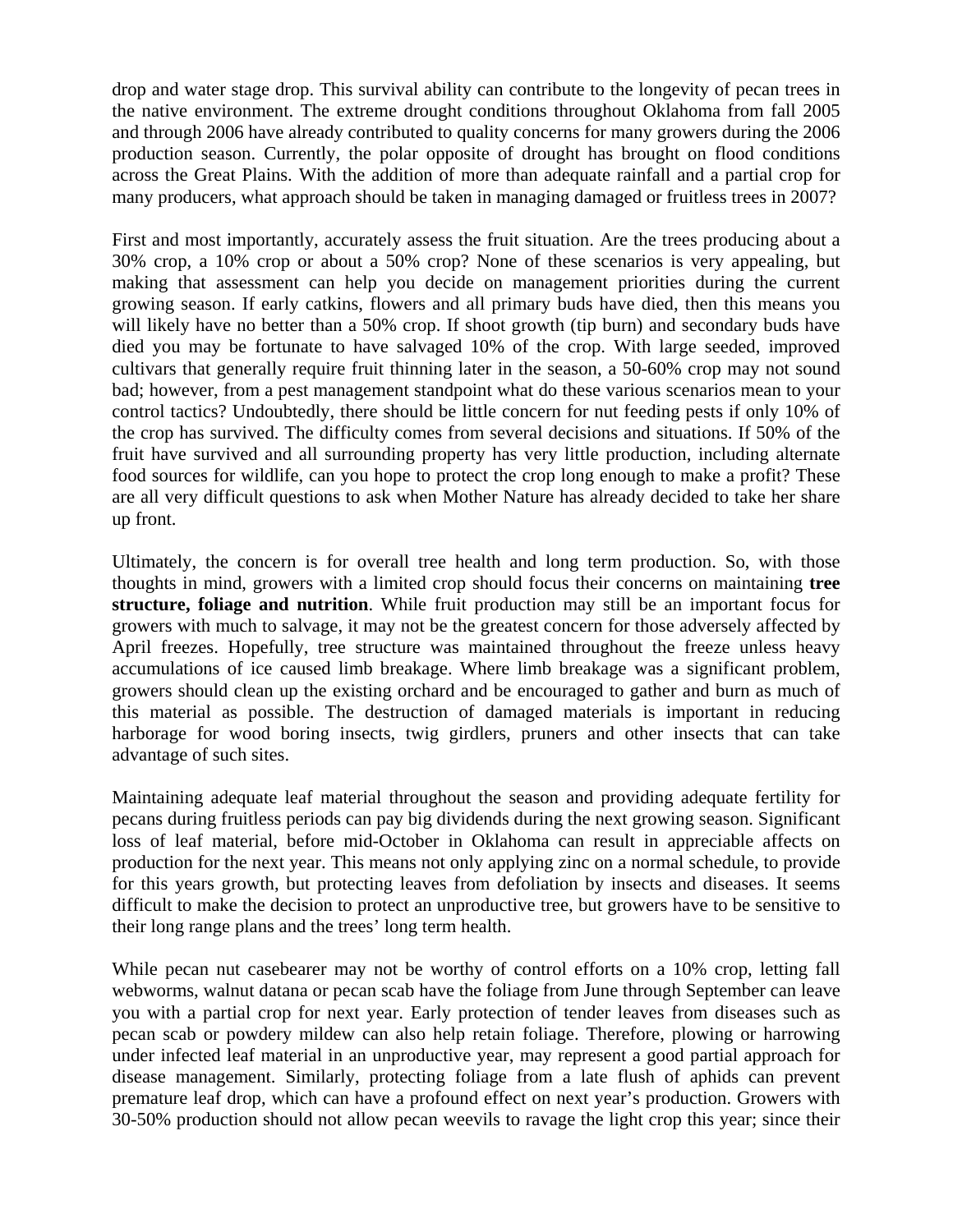oviposition activities will only generate greater populations 2-3 years later. Therefore, protecting a partial crop may be a more difficult decision than protecting no crop.

Although it's not much compensation for growers that were devastated by the freeze this year, most of the nation will likely experience a bumper crop, which could be accompanied by a lower price, based on supply and demand. With that in mind, the grower that pays careful attention to his freeze-damaged trees this year may reap the benefits of better price support next year. We can live in hope!

## **Pecan Scab Problems Raise Concern Early Phil Mulder, OSU Extension Entomologist**

\_\_\_\_\_\_\_\_\_\_\_\_\_\_\_\_\_\_\_\_\_\_\_\_\_\_\_\_\_\_\_\_\_\_\_\_\_\_\_\_\_\_\_\_\_\_\_\_\_\_\_\_\_\_\_\_\_\_\_\_\_\_\_\_\_\_\_\_\_\_\_\_\_\_\_\_\_\_



With the advent of heavy rainfall throughout the state and warm temperatures on the horizon, several growers have already begun treating pecans for scab and/or looking for early answers on the pecan scab model site. Before you take everything I am about to offer as gospel, please understand that I am not a plant pathologist. We have recently hired a plant pathologist, but he will not be starting until probably September. In relation to the scab model, as well as the pecan nut casebearer model, they are both up and running this week. The Mesonet folks had some glitches to work out and were delayed in getting both models going, but they are operational now. Please, please, keep in mind that these models are should both serve as tools in helping growers reach decisions and provide them cues for pest management decisions. They cannot and

should not be used to decide on spray dates, treatment choices or specific timing of application. THESE AGRICULTURAL MODELS SHOULD NOT REPLACE COMMON SENSE!!!

Some inherent problems associated with the models that we have experienced already this year has been compensating for the early warm temperatures and subsequent freeze in April. In addition, localized and heavy rainfall along with temperature and relative humidity (RH) differences from specific orchards to the Mesonet sites can vary tremendously. Growers should have an appreciation for this in their area and use common sense in making treatment decisions.

Part of the process involved in determining your need for fungicide applications in pecan is to know your choices and your situation. Are you growing natives or improved cultivars? Are you allowing livestock to graze the orchard floor? Are you growing resistant cultivars are those that might be more susceptible to scab problems? The answers to these questions will help you make informed choices on approaches to pest management, chemical choices and scheduling of applications.

In native groves, growers should attempt to open up the area to air and light. Specifically, this means removing heavily scabbing trees and promoting drainage of water and air through the grove. If you keep in mind that scab infection increases whenever temperatures exceed 70°F and